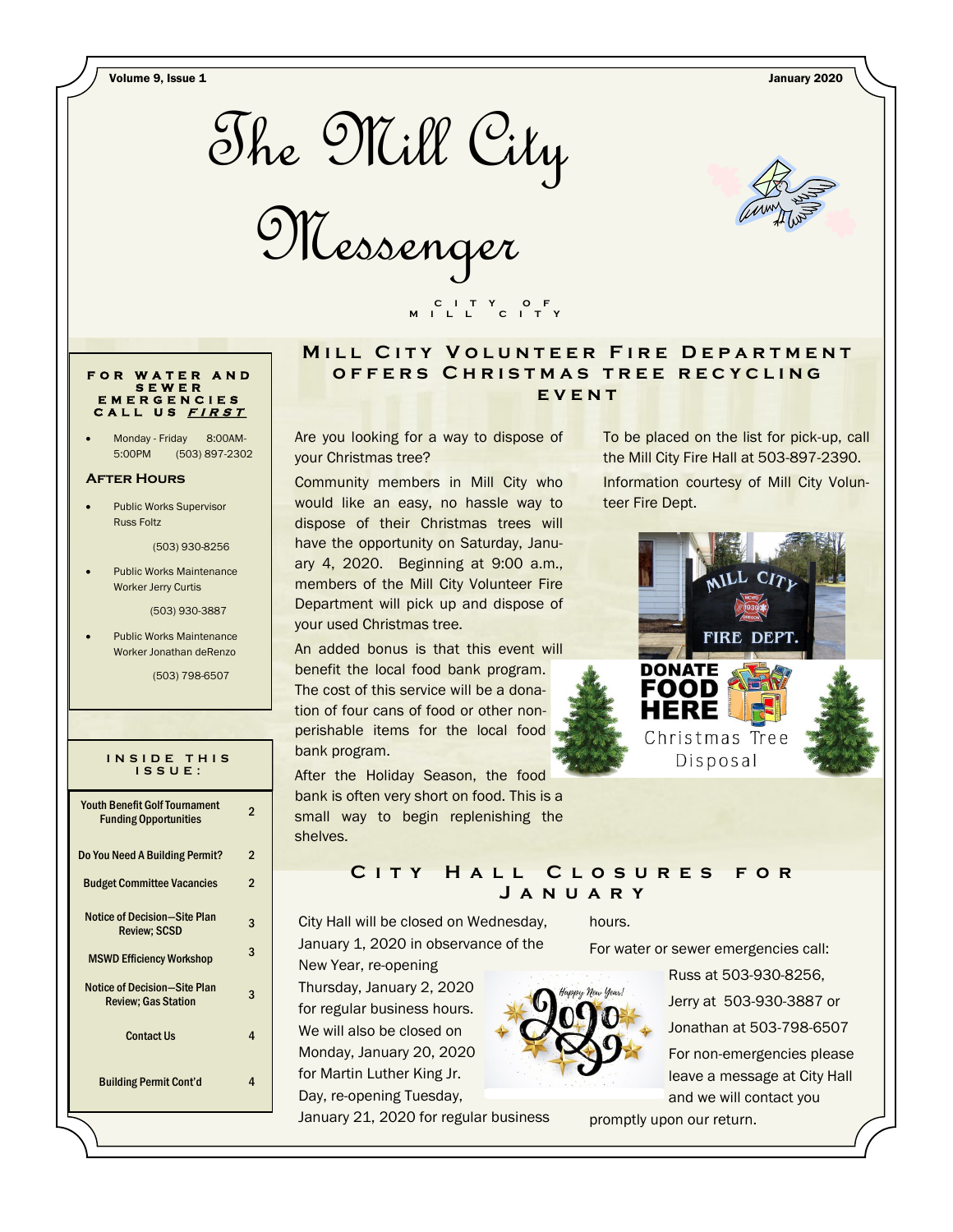#### YOUTH BENEFIT GOLF **T o u r n a m e n t F u n d i n g O p p o r t u n i t i e s**

#### Funding opportunities for youth causes.

The 19th annual Freres Lumber & Santiam Hospital Youth Benefit Golf Tournament was another outstanding success. The Proceeds from this wonderful event will go directly to the youth of the greater Santiam Canyon (Stayton-Sublimity to Detroit-Idanha).

Representatives of youth organizations and others wishing to support youth programs in the Santiam Canyon should send four copies of the completed funding assistance grant application form to: Youth Benefit Golf Tournament, P.O. Box 107, Mill City, OR 97360.

You may download a copy of the application form from the website (www.ybgolf.com). The deadline for submission of applications is March 1, 2020.

To learn more about this wonderful event (the date for the 20th annual Freres Lumber & Santiam Hospital Youth Benefit Golf Tournament is August 1, 2020 at Mallard Creek Golf Course) visit www.ybgolf.com.

### **D o Y o u N e e d a B u i l d i n g P e r m i t ?**

Before you begin your next project make sure to check with the City as to whether a permit is required.

While the company you are working with may not indicate that a permit is required for the work they are being contracted to perform, it is your duty as the resident to do your due diligence in determining this. For example, that storage shed or open metal "carport" structure you want to erect just may require a permit. In addition, there are code requirements for setbacks, height and other items that are set by the City. As a rule of thumb, follow this information but always check with the City first!

Oregon Residential Specialty Code states:



R105.1 Required. A permit shall be obtained through application to the building official when constructing, enlarging, altering, repairing, moving or changing the occupancy, or installing any electrical, gas, mechanical or plumbing system regulated by this code. This requirement applies to an owner, contractor or authorized agent who constructs, enlarges, alters, repairs, moves, changes the occupancy of a building or structure; or for the purpose of erecting, , installing, enlarging, altering, repairing, converting or replacing any electrical, gas, mechanical or plumbing system.

R105.2 Work exempt from permit. Exemption from permit requirements of this code Continued Pg.4

#### **City of Mill City Budget Committee Vacancies**

The City of Mill City has two (2) vacancies on the City's Budget Committee. Budget Committee appointees will serve a three (3) year term, through June 30, 2022.

The Budget Committee will meet three or four times during the months of March or April, 2020 to prepare the City's budget for Fiscal Year 2020-2021.

Citizens interested in serving on

the City of Mill City Budget Committee are encouraged to contact City Recorder Stacie Cook at City Hall (503) 897-2302.

An application for the vacancy, available at City Hall or on the City's website: www.ci.mill-city.or.us under Forms, must be submitted no later than Friday, February 14, 2020 at 4:00 p.m.

to City Recorder, PO Box 256, Mill City, OR 97360 or hand delivered to City Hall; 444 S 1st Avenue, Mill City.

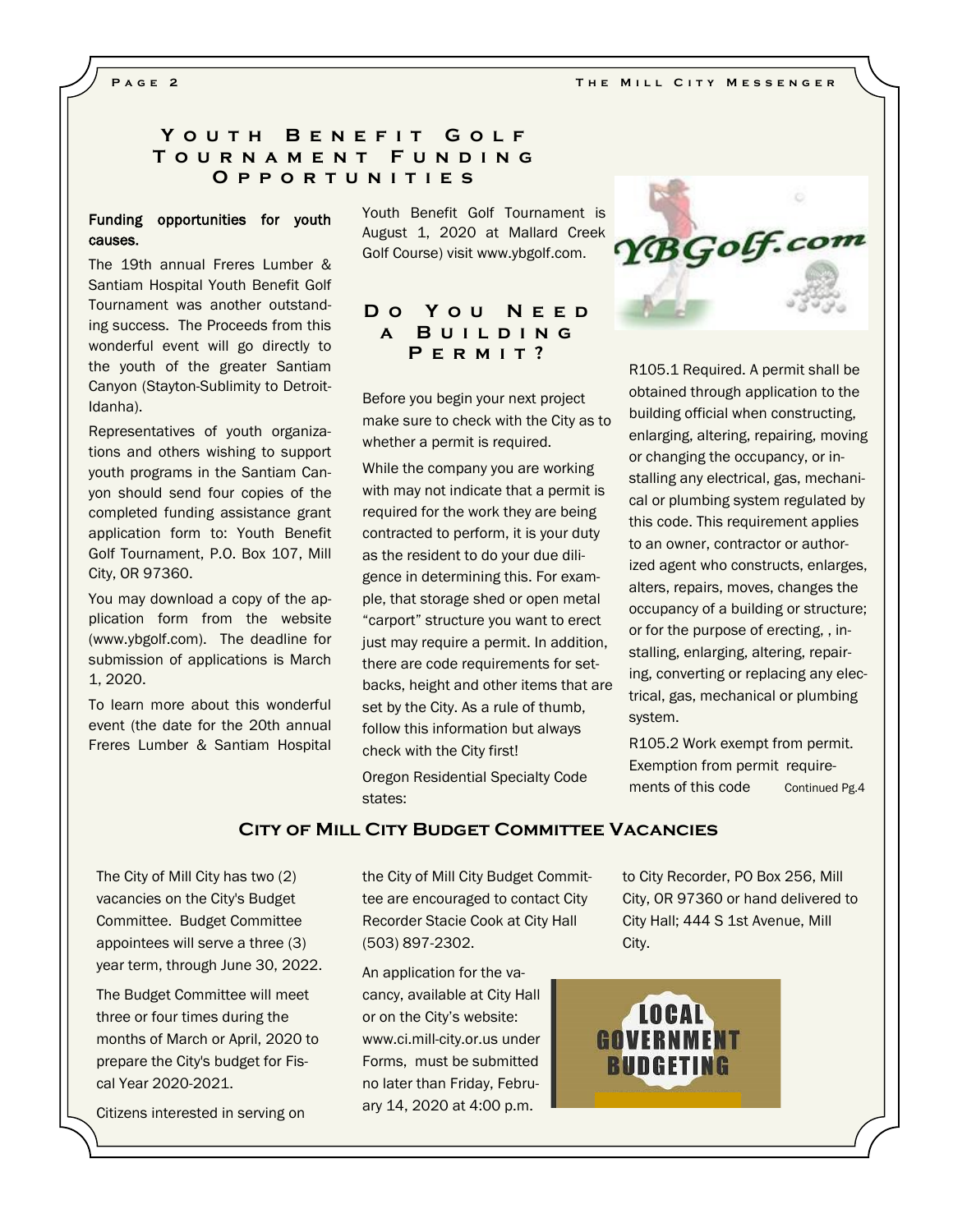# **Notice of Decision: Site Plan Review – Santiam Jr/Sr High School Facilities**

The Mill City Planning Commission, on Tuesday, December 17, 2019, held a public hearing for a land use application from the Santiam Canyon School District. The District proposed to redevelop the Santiam Jr./Sr. High School property, including demolition of existing classrooms, construction of new classroom buildings, construction of a second gymnasium, new parking areas, street, curb and sidewalk improvements and modifications to the parking area at the Santiam Elementary School site on the south side of SW Evergreen Street.

The schools are located in the Public (P) zone, which allows for new school buildings and facilities, subject to a site review and approval by the Planning Commission.

The Planning Commission made its decision based on decision criteria

found in the Mill City Municipal Code, Title 17 – Zoning Code, Chapter 17.76 "Site Plan Review". The Searchable City Code can be viewed under "Documents" at the City of Mill City website: http://www.ci.millcity.or.us/

After receiving testimony from those present, the Planning Commission approved the application with conditions modifications. The decision of the Planning Commission will become final on January 8, 2020 unless an appeal is filed with the City.

Plans for the school campus are available for viewing at City Hall. If you have any questions related to the application please contact City Recorder Stacie Cook at City Hall; 503.897.2302.

## **Marion Soil & Water Conservation District hosts Irrigation Efficiency Workshop**

Marion Soil & Water Conservation District invites farmers and growers interested in irrigation innovations and efficiency to attend their upcoming workshop scheduled for Wednesday, January 15, 2020.

The workshop will be held at the Oregon Department of Fish and Wildlife offices located at 4034 Fairview Industrial Dr SE, Salem, OR between 9:00 a.m. and 12:00 noon.

More information can be found at: https://www.facebook.com/events/2 385142548466733/, www.marionswcd.net or by calling 503.391.9927.



### **N o t i c e o f D e c i s i o n : S i t e P l a n R e v i e w – S a n t i a m S p o r t s m a n C e n t e r S i t e – A d d G a s S t a t i o n**

The Mill City Planning Commission, on Tuesday, December 17, 2019, held a public hearing for a land use application from Jaswant and Manpreet Singh requesting approval of a site plan to add gas pumps and approve a location for a future coffee stand at 250 NW 9th Avenue in Mill City. The gas pumps will be added to the existing site of the Santiam Sportsman Center at the corner of NW 9th Avenue and NW Alder Street. The site plan also shows a future coffee stand on the property.

A gas station is an allowed use in the Highway Commercial (CH) zone, subject to a site review and approval by the Planning Commission.

The Planning Commission made its decision based on decision criteria found in the Mill City Municipal Code, Title 17 – Zoning Code, Chapter 17.76 "Site Plan Review". The Searchable City Code can be viewed under "Documents" at the City of Mill City website: http://www.ci.millcity.or.us/

After receiving testimony from those present, the Planning Commission approved the draft site plan with conditions modifications. The decision of the Planning Commission will become final on January 8, 2020 unless an appeal is filed with the City.

If you have any questions related to the application please contact City Recorder Stacie Cook at City Hall; 503.897.2302.